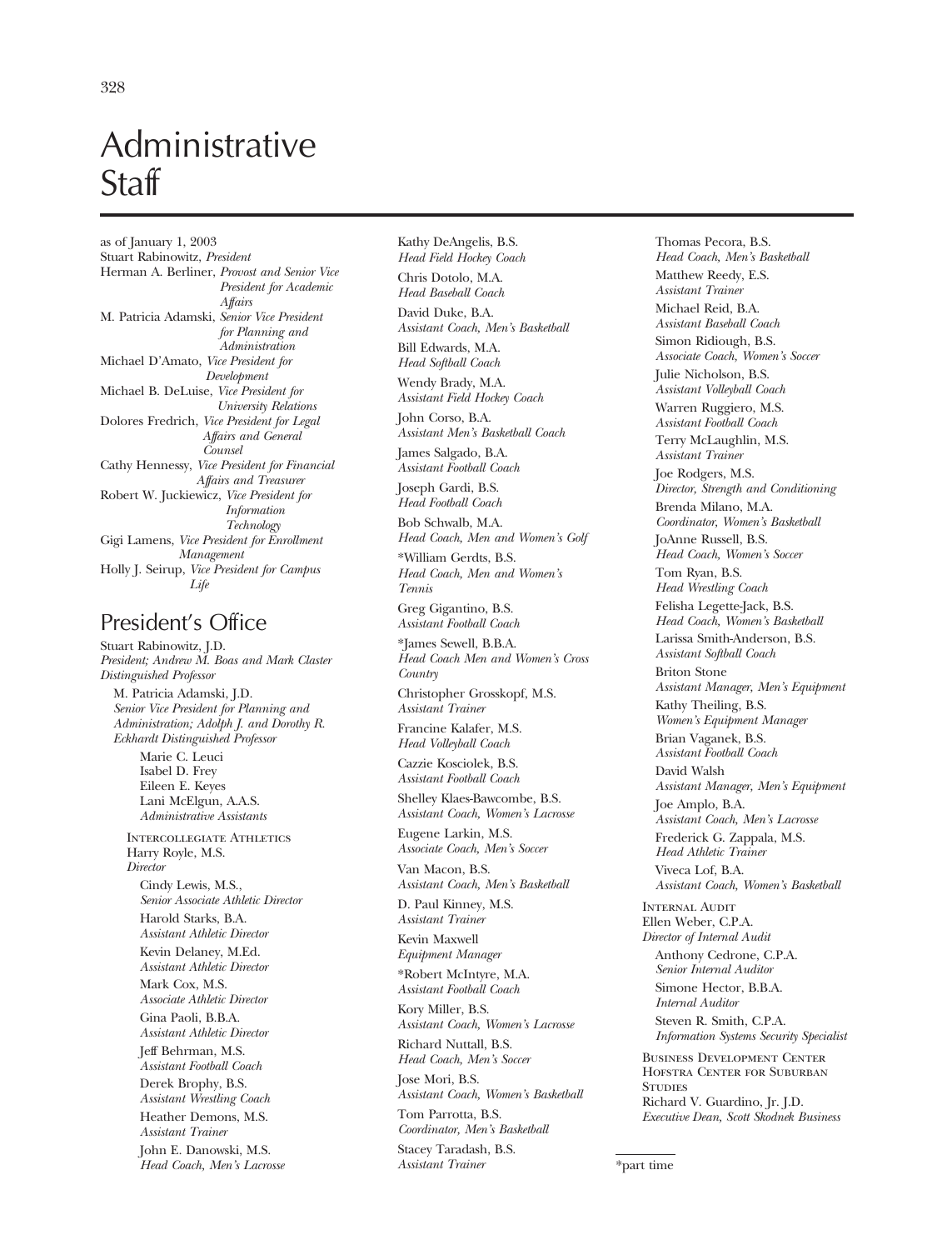*Development Center and Executive Dean Suburban Studies Center*  Theresa M. Haller *Assistant to the Executive Dean and Office Manager*  Judith Tyne, M.A. *Acting Assistant Dean*  Elizabeth O'Toole, M.A. *Programs Administrator*  Irwin Kellner, Ph.D. *Augustus B. Weller Distinguished Chair of Economics*  Julie Martinez, B.A. *Administrative Assistant*  \*George J. Papaioannou, Ph.D. *Director, The Merrill Lynch Center*  \*Gioia P. Bales, M.B.A. *Center Administrator, The Merrill Lynch Center*  \*Elaine Sherman, Ph.D. *Director, News 12 Polls*  \*Stuart L. Bass, J.D. *Director, M.B.A. Consulting Group*  M. Patricia Adamski, J.D. *Senior Vice President for Planning and Administration*  Institutional and Market **RESEARCH** Stephanie Bushey, M.S. *Director*  Elissa Sharp, M.A. *Associate Director*  Anne Michaels, B.A. *Assistant Director*  Cultural Center Natalie Datlof, B.A. *Executive Director*  Athlene A. Collins-Prince, B.B.A. *Associate Director for Projects Development, Budgeting, and Office Procedures*  Robert T. Spiotto, M.F.A. *Associate Director of Performing Arts*  Deborah S. Lom, B.A. *Assistant Director for Conferences and Special Events Conference Coordinator*  Maureen Traxler, B.A. *Coordinator, Conferences and Special Events Theater Programs*  HOFSTRA MUSEUM Dean David C. Christman, M.A. *Director*  Eleanor Rait, B.S. *Curator of Collections*  Karen Albert, M.A. *Exhibitions Coordinator*  Camille Marryat *Registrar*  Provost's Office

Herman A. Berliner, Ph.D. *Provost and Senior Vice President for Academic Affairs; Lawrence Herbert Distinguished Professor* 

Tina Morris *Administrative Assistant to the Provost and Senior Vice President for Academic Affairs; and Office Manager*  Sylvia J. Giallombardo, Ph.D. *Vice Provost for Academic Affairs*  Liora Pedhazur Schmelkin, Ph.D. *Vice Provost for Academic Affairs; (designate, effective June 1, 2003) The Leo A. Guthart Distinguished Professor of Teaching Excellence*  Jennifer Skorzawski-Ross *Administrative Assistant to the Vice Provost for Academic Affairs*  Susan S. Lukesh, Ph.D. *Associate Provost for Planning and Budget*  Jean Sanford *Coordinator for Planning and Budget Systems*  Melissa Castello, M.B.A. *Acting Coordinator of Faculty Records*  Thomas O. Murphy, M.A. *Associate Provost for Research and Sponsored Programs*  Sofia Kakoulidis, M.B.A. *Assistant Provost for Research and Sponsored Programs*  Cynthia Diaz Wilson, Esq. *Assistant Provost and Executive Director of NOAH; Acting Equal Rights and Opportunity Officer*  Graduate Admissions Thomas P. Rock, Ed.D. *Dean of Graduate Admissions*  Pauline B. Baden Saavedra, B.A. *Associate Dean of Graduate Admissions*  Center for University **ADVISEMENT** Karin J. Spencer, Ph.D. *Dean of University Advisement; Director of PHED*  Richard A. Giannetta, B.B.A. Matthew L. Hickling, M.S.Ed. Roger J. Marti, B.A. Marc E. Oppenheim, B.A. *Senior Assistant Deans of Advisement*  Robyn N. Cymbler, B.A. Keith L. Diehm, B.A. Allison M. Dodd, B.S. Jeannette Vaganek, B.A. Michael Yunger, B.S. *Assistant Deans of Advisement*  Mindy Forman, M.S.Ed. *Part-time Adviser*  Kimberly Havens, M.S. *Assistant Dean and Director of the University Tutorial Program*  Michelle L. Spaterella, E.A. *Academic Counselor* 

Office of Academic Records Gertrude M. Cucciniello, M.A. *Dean of Academic Records* 

Linda Jean-Louis, B.A. *Associate Dean of Academic Records*  Christine Seely, M.S.Ed. *Associate Director of Academic Records*  Teri Cox Patricia Restivo, A.A.S. *Assistant Directors of Academic Records*  Center for Teaching and Scholarly Excellence Liora Pedhazur Schmelkin, Ph.D. *Director*  Matthew Sonfield, Ph.D. *Associate Director*  NEW OPPORTUNITIES AT HOFSTRA (NOAH) Cynthia Diaz-Wilson, J.D. *Assistant Provost; Executive Director of the NOAH Program; Acting Equal Rights and Opportunity Officer*  Monique Berryhill, J.D. *Senior Assistant Dean, Associate Director of the NOAH Program*  Nadine Brown, B.A. Baraka Corley, B.A. *Assistant Deans*  Roland Jean Charles, B.A. *Director of Developmental Studies*  SALTZMAN COMMUNITY SERVICES **CENTER** Clinical Services Marriage and Family Therapy Clinic Joan D. Atwood, Ph.D. *Director*  Psychological, Evaluation, Research, and Counseling Clinic Joseph R. Scardapane, Ph.D. *Director*  Student and Career Counseling **SERVICES** John G. Guthman, Ph.D. *Director*  Reading/Writing Learning Clinic Alan D. Flurkey, Ph.D. *Director*  Speech-Language-Hearing Clinic Wendy Silverman, M.S. *Director*  DIANE LINDNER-GOLDBERG CHILD CARE INSTITUTE Donna Tudda, M.A., E.C.E. *Director*  PRIOR LEARNING/CREDIT BY EXAMINATION Prior Learning Coordinator: \*Barbara Bohannon, Ph.D. Credit by Examination Coordinator: \*Barry N. Nass, Ph.D. HOFSTRA UNIVERSITY HONORS COLLEGE Warren G. Frisina, Ph.D. J. Stephen Russell, Ph.D. *Acting Deans* 

\*part time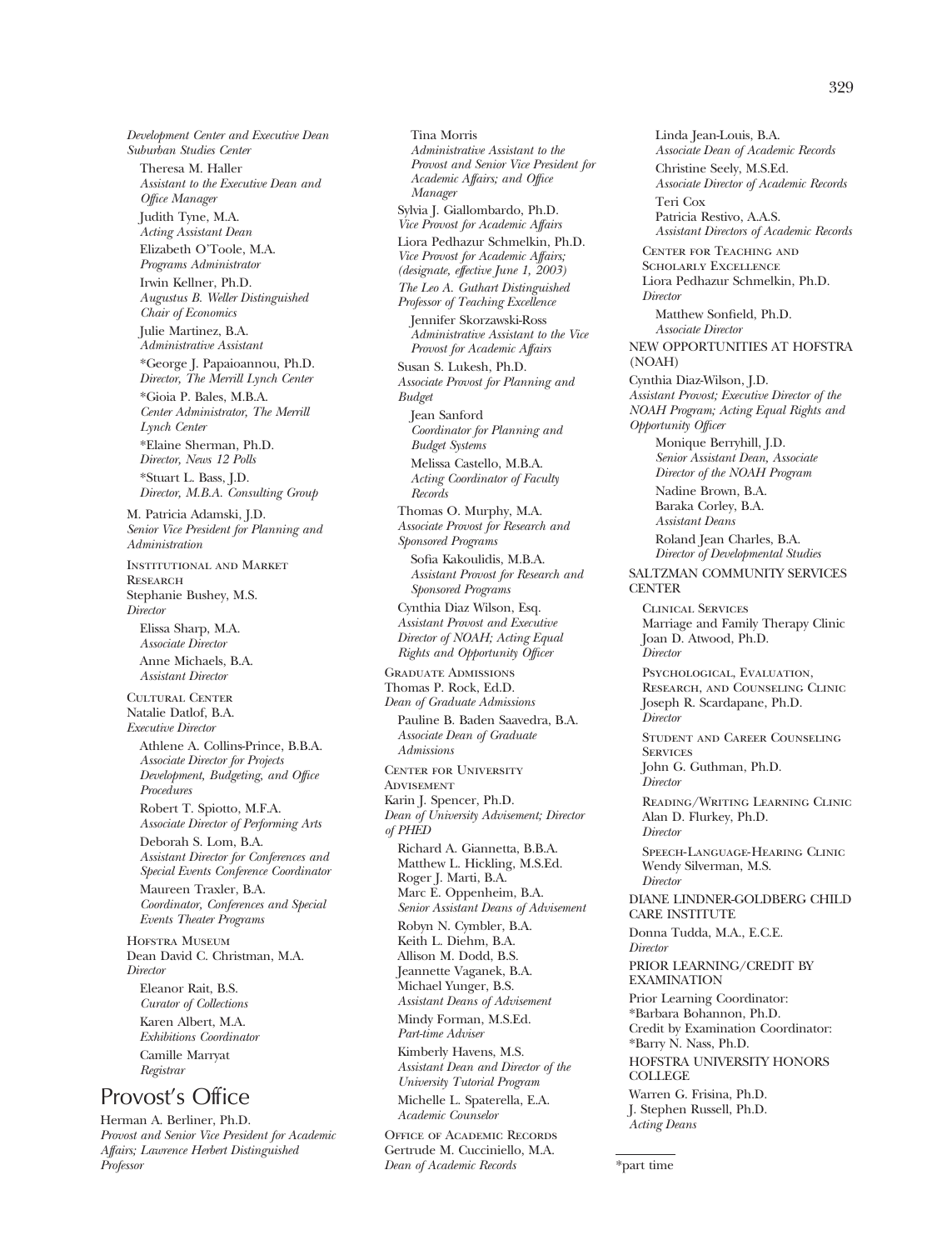### COLLEGE OF LIBERAL ARTS AND **SCIENCES**

Bernard J. Firestone, Ph.D. *Dean* 

Helene Morris *Administrative Assistant to the Dean of the College of Liberal Arts and Sciences* 

Barbara Bohannon, Ph.D. Steven Costenoble, Ph.D. Barry N. Nass, Ph.D. *Associate Deans* 

Animal Laboratory; Biology **LABORATORIES** Dennis M. Burke, M.B.A. *Director* 

Chemistry Laboratories Language Laboratory Mustapha Masrour, M.Ed. *Director* 

Center for the Study of Labor and Democracy Gregory DeFreitas, Ph.D. *Director* 

Engineering Department John LeGault *Laboratory Supervisor* 

English Language Program George L. Greaney, Ph.D. *Director* 

Psychological Evaluation. Research, and Counseling Clinic Joseph R. Scardapane, Ph.D. *Director* 

Speech-Language-Hearing Clinic Wendy Silverman, M.S. *Director* 

Heather Grossman, M.S. (Speech-Language) Nancy Mascia, M.A. (Audiology) *Clinical Coordinators*  \*Gail Bender, M.A. (Speech-Language) \*Melissa Fitzgerald, M.A. (Speech-Language) \*Andrea Harmon, M.A. (Audiology) \*Barbara Hartford, M.A. (Speech-Language) \*Beth Ann Kendricks, M.S. (Speech-Language) \*Barbara Lederer, M.S. (Speech-Language) \*Peggy Levitan, M.A. (Speech-Language) \*Linda Orgel, M.A. (Speech-Language) \*Mary Zito-Finn, M.A. (Audiology) *Clinical Supervisors* 

LIBRARY Daniel R. Rubey, M.L.S., Ph.D. *Dean of Library and Information Services*  Carol Sasso

*Manager of the Office of the Dean of Library Services* 

Elena Cevallos, Ph.D. *Assistant Dean; Chairperson of Reference* 

Rosemary Burgos, M.S.L.S. *Access Services Coordinator* 

David Dapogny, M.F.A. *Director of Media Services* 

Howard Graves, M.L.S.; M.A. *Senior Assistant Dean of Library Systems; Acting Chairperson of Technical Services* 

Joshua P. Liebman, B.A. *Technical Coordinator* 

Geri Solomon, M.A. *University Archivist/Conservator; Interim Director, Long Island Studies Inst./Rare Books and Mss.* 

Twentieth Century Literature Lee Zimmerman, Ph.D. *Editor* 

F. Scott Fitzgerald Newsletter and F. Scott Fitzgerald Review Ruth M. Prigozy, Ph.D. *Editor* 

Leviathan: A Journal of Melville Studies and Melville Society Extracts John L. Bryant, Ph.D. *Editor* 

NEW COLLEGE David C. Christman, M.A. *Dean* 

Heidi Contreras, M.S. *Senior Assistant Dean and Master of Arts Program Administrator* 

Melissa Cheese, M.S. *Administrative Associate and University Without Walls Administrator* 

Alex Adragna, B.A. *Administrative Associate for Technology Administrator* 

Rene Giminiani-Caputo, B.A. *Senior Administrative Associate* 

Robert L. Hall, Ph.D. *Special Academic Adviser to the Dean* 

Jeffrey Romano, B.A. *Director, New College Theater*  ZARB SCHOOL OF BUSINESS

Ralph S. Polimeni, Ph.D. *Dean; Chaykin Endowed Chair in Accounting* 

Robet E. Brockway, B.S. *Special Assistant to the Dean* 

Anil Mathur, Ph.D. *Associate Dean* 

Patricia E. Green, Ed.D. *Senior Assistant Dean for Undergraduate Programs* 

Rose Anne Manafredi, M.A. *Senior Assistant Dean for Administration, Curriculum and Personnel* 

Stuart L. Bass, J.D. *Director of Graduate Programs*  Maria C. McCarey, B.A. Lisa Welch, B.A. *Assistant Directors of Graduate Programs* 

Barry Berman, Ph.D. *Director of the Executive M.B.A. Program* 

Brian Caligiure, B.B.A. *Computer Facilitator* 

John A. Hardiman, Ph.D. *Director, Zarb School Instructional Networking Laboratory* 

SCHOOL OF COMMUNICATION George L. Back, Ph.D. *Dean* 

Laurie Felix, A.A.S. *Administrative Coordinator for Planning and Budget* 

Cliff Jernigan, Ph.D. *Associate Dean* 

Carol J. Drummer, M.S. *Senior Assistant Dean* 

Sybil S. Mirny, M.S. in Ed. *Assistant Dean* 

Timothy R. Fehmel, M.B.A. *Facilities Manager* 

Randal K. Hillebrand, M.B.A. *Training Coordinator* 

Bruce Avery, M.A. *General Manager, NKHU* 

Joel Meyer, B.S. *Operations Manager, NRHU* 

Joseph DeRosa *Audio Engineer* 

John P. Kopp, B.S. Victoriano M. Lazo, B.S. Joseph J. Valerio, B.S. *Video Engineers* 

Daniel Moratti, B.A. *Evening/Weekend Supervisor*  SCHOOL OF EDUCATION AND ALLIED HUMAN SERVICES

James R. Johnson, Ph.D. *Dean* 

Penelope J. Haile, Ph.D. *Associate Dean* 

Jane Goldman, M.S.Ed. *Senior Assistant Dean of External Relations and Director of Field Services* 

Karleen Edwards, M.A. *Assistant Dean for Advisement and Certification Officer* 

Michael Ayewoh, Ph.D. *Assistant Dean for Special Programs* 

Diane Lindner-Goldberg Child CARE INSTITUTE Donna Tudda, M.S. *Director* 

\*part time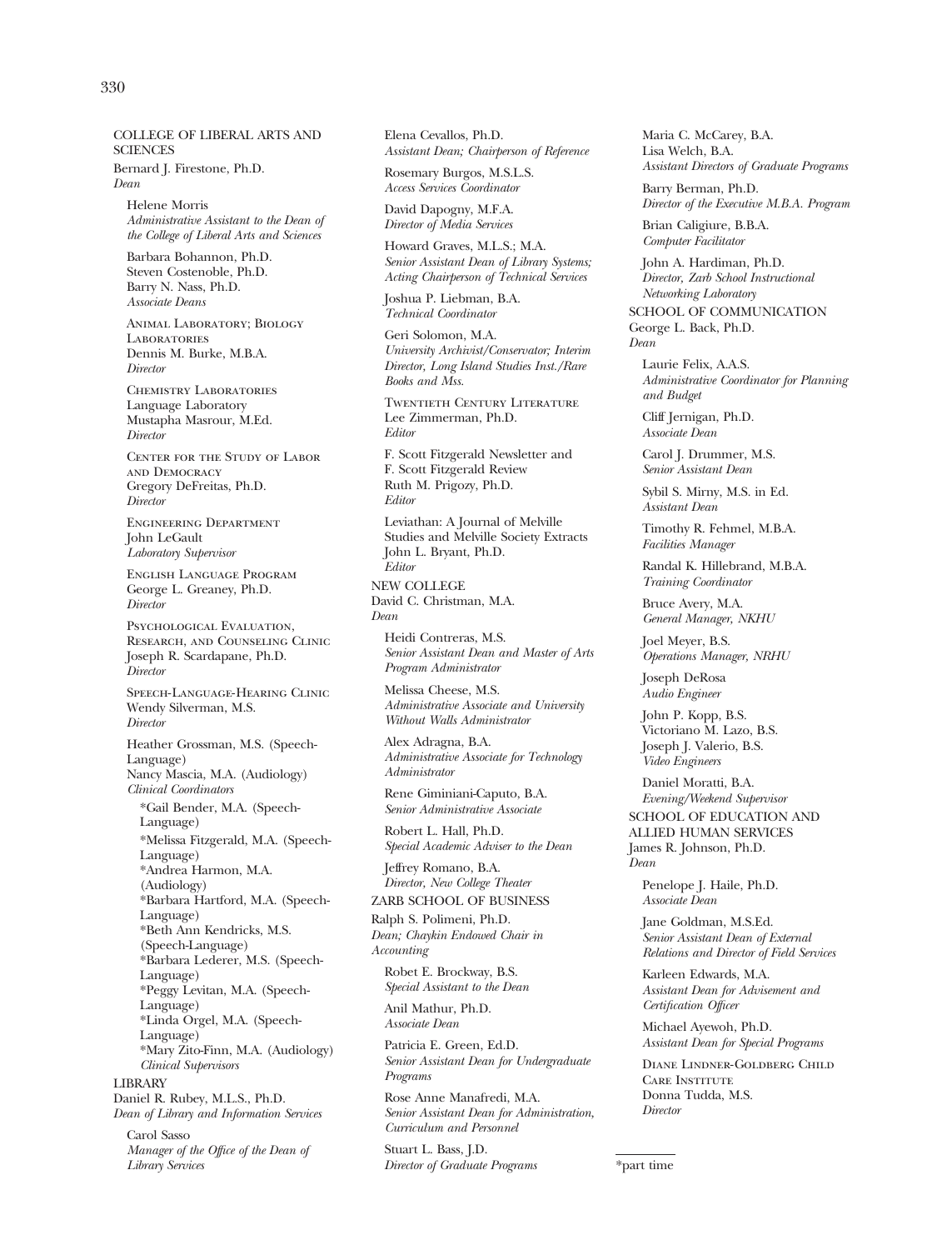Center for the Study of Attitudes Toward Persons With **DISABILITIES** Daniel Sciarra, Ph.D. *Coordinator* 

Reading/Writing Learning Clinic Alan D. Flurkey, Ph.D. *Director* 

Marriage and Family Therapy C<sub>LINIC</sub> Joan D. Atwood, Ph.D. *Director* 

Upward Bound, S.T.E.P. Michael Ayewoh, Ph.D. *Executive Director* 

Liberty Partnership Program Ruth Redlener, B.A. *Director* 

SCHOOL OF LAW David N. Yellen, J.D. *Dean; Max Schmertz Distinguished Professor of Law* 

Marshall E. Tracht, J.D./M.B.A. *Vice Dean and Professor of Law* 

Yvonne V. Atkinson, A.A. *Office Manager and Paralegal, Law School Clinical Program* 

Lisa Herman, B.A. *Grantwriter and Coordinator for the Center for Children, Families and the Law* 

Lauren V. Chite, J.D. *Director of Student Affairs* 

John R. Cooney, J.D. *Supervising Attorney for Clinical Programs* 

Marjorie M. Daniels, B.A. *Assistant Dean for Academic Records and Registrar* 

Rosemary Ferrucci, M.S. *Director of Financial Aid* 

Victor Futter, J.D. *Special Consultant to the Dean* 

Oral C. Hope, M.S. *Assistant Registrar* 

Theresa Hughes, J.D. *Supervising Attorney for Clinical Programs* 

Kristin I. Kiepler, B.B.A. *Administrative Assistant to the Dean* 

Caroline Levy, J.D. *Senior Assistant Dean for Career Services* 

Deborah M. Martin, B.A. *Director of Law School Admissions* 

Dawn M. Marzella, M.S. *Director of Special Projects and Supervisor of Support Staff* 

Jessica McAleer, M.S. *External Relations Officer*  Gary Moore, B.S. *Assistant Dean for Law School Information Systems* 

Orlando Pichardo, B.B.A. *Law School Report Writer/Trainer* 

Fay L. Rosenfeld, J.D. *Senior Assistant Dean for Student Affairs and Executive Director of International and Comparative Law Programs* 

Nancy Rudolph, B.S. *Director of Law School Alumni Relations* 

Diane Schwartzberg *Director of Career Services* 

Margaret Sirot, M.S. *Assistant Dean for External Relations* 

Tina M. Sneed, M.A. *Assistant Dean for Enrollment Management* 

Peter T. Spiro, J.D. *Associate Dean for Faculty Development and Professor of Law* 

Kathryn E. Stein, J.D. *Supervising Attorney for Clinical Programs* 

Tamara Stephen, J.D. *Director of Public Sector Career Planning* 

Florence Moise-Stone, J.D. *Director of Multicultural Student Affairs* 

Judith F. Anspach, J.D. *Associate Dean for Information Resources and Professor of Law* 

C. Peter Chao, M.L.S. *Catalog Librarian* 

Dominick J. Grillo, J.D. *Head of Electronic Services* 

Patricia Ann Kasting, J.D. *Reference Librarian* 

Cindie Leigh, J.D. *Reference Librarian* 

Rou-Chia Lin, M.L.S. *Acquisitions/Serials Librarian* 

Linda Russo, M.L.S. *Head of Technical Services, Law Library* 

Lisa A. Spar, J.D. *Head of Public Services, Law Library* 

Peter Waienta, J.D., M.L.S. *Reference Librarian/Access Services*  SCHOOL FOR UNIVERSITY STUDIES David C. Christman, M.A. *Dean* 

Samantha Quattrucci, M.A. *Assistant Dean* 

Annette Sandhaas, B.A. *Administrative Associate* 

Elizabeth Unruh, Ed.D. *Director, Freshman Division* 

Linda DeMotta, M.S. *Director, Program for Academic Learning Skills (PALS)* 

Douglas R. Friedlander, Ph.D. *Coordinator of the Writing Program* 

Jennifer Loscialpo, M.A. *Teaching Administrator, Transfer-Division and Degree Division* 

Pamela Mason-Egan, M.A. *Assistant Director, PALS Division* 

UNIVERSITY COLLEGE FOR CONTINUING EDUCATION Rosann Kelly, M.B.A. *Acting Executive Director of UCCE; Associate Dean for Systems and Budgets* 

Judith Burke, M.A. *Associate Director for Student and Administrative Services* 

Debra J. Collins, B.A. *Director of Marketing* 

Valerie Conigliaro, B.A. *Director, Information Systems* 

Division of Professional Development

Marion Flomenhaft, M.S. *Director, Allied Health Programs* 

Colleen Slattery, M.S. *Director, Center for Business Studies* 

Kenneth A. Newman, D.D.S. *Associate Director, Computer Studies* 

Lisa McCluskey, J.D. *Director, Legal Studies: Paralegal and Legal Nurse Consulting* 

Roxanne Fernandez *Coordinator* 

Division of Continuing Education Marion Flomenhaft, M.S. *Director, Liberal Arts Studies* 

Judith H. Reed, M.A. *Associate Director; Coordinator, Test Review Programs* 

Janice Sawyer, Ed.D. *Assistant Dean/Director, Professionals and Executives in Retirement Division of Youth Programs* 

Terence G. Ryan, P.D. *Director, Summer Camps*  Frances Bruscino

*Assistant Director, Summer Camps*  Janice Sawyer, Ed.D.

*Assistant Dean/Director, Saturday Classes for Young People* 

# Vice President for Campus Life

Holly J. Seirup, Ed.D. *Vice President* 

> Patricia A. Brady *Administrative Assistant to the Vice President for Campus Life*

Denise A. Kouril *Director of Campus Life Operations*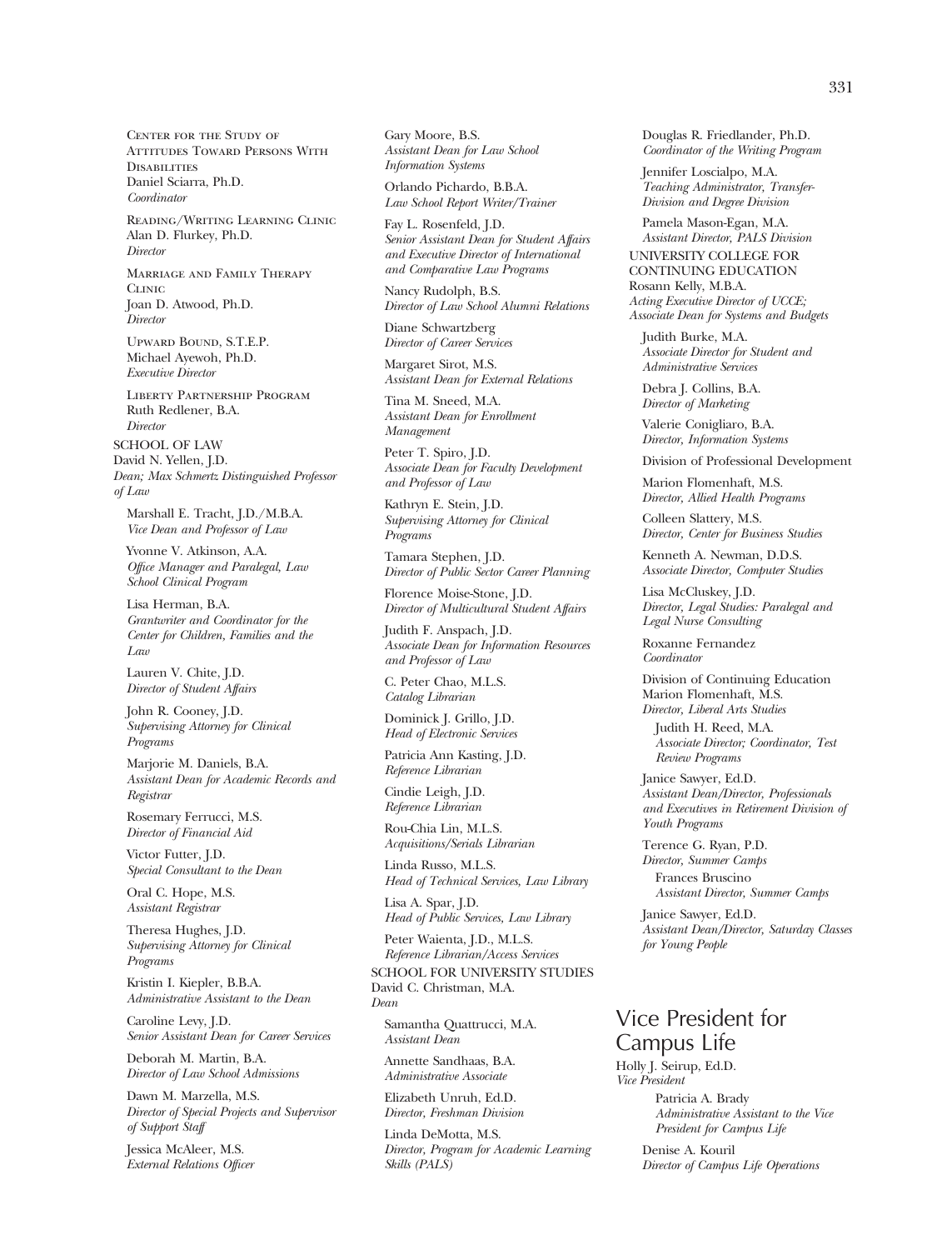*of Campus Life Operations*  Michael D. Ogazon, B.B.A. *Associate Director of Campus Life Operations*  Mary Beth Jacovides, B.A. *Associate Director of Campus Life Special Projects*  Jeran Anne Smith *Associate Director of Campus Life Events*  Sales, Marketing, and Promotion Vivian Passuello *Coordinator of Sales and Marketing for Campus Life* 

*Administrative Assistant to the Director* 

Rosemary Lenahan

**ARBORETUM** Eve Glasser, B.A. *Director of Friends of the Arboretum* 

Conference Services Christopher Adams, M.S.Ed. *Director of Events Management* 

Joanne Felix *Associate Director of Conference Services* 

**SCHEDULING** Kathleen S. Dwyer, M.S.Ed. *Associate Director of Event Management Systems*  Martin Gonzalez, B.A.

*Associate Director of Events Management Planning* 

Media Service-Special Events Shaun Saylor, B.F.A. *Manager of Audio Visual Services* 

Planning and Budget Christopher Westby, M.B.A. *Director of Campus Life Planning and Budget* 

Scott Singhel, M.A. *Coordinator of Information Systems* 

Design and Construction George Saunders, B.S. *Director of Campus Planning, Design and Construction* 

Dean of Students Gina-Lyn Crance, M.Ed. *Dean of Students* 

Johanna Ceccarini *Administrative Assistant to the Dean of Students* 

Lynda J. O'Maliey, M.B.A. *Associate Dean of Students* 

Student Activities Anita Ellis, M.S. *Assistant Dean of Students and Director of Student Activities*  Arianne Berritto, B.A. Dennis Camacho, M.A.

*Assistant Directors of Student Activities*  Recreation and Intramurals

Patricia Montagano, M.S. Ed. *Senior Assistant Dean of Students and Director of Recreation and Intramurals*  *Associate Director*  Nicholas Marcantonio, B.B.A. *Assistant Director*  International Students Jennifer Marsalis *Director of International Students*  Suzanne A. McFarlane, M.S. *Assistant Director of International Students*  Residential Life Cheryl Betz, M.Ed. *Director*  Maryanne Pavlick, M.A. Patti Kirk, M.A. Craig Hauser, M.S. *Assistant Directors*  Novia Whyte, B.B.A.

Christopher Cascio, B.B.A.

*Housing Services Coordinator*  Dolores Hancock

*Assistant to the Director* 

Colleen Chase, M.A. Keri Galante, M.S. *Complex Directors* 

Office of Freshman Advancement Jennifer Boscarino-Green, M.S. Ed. *Assistant Dean of Students and Director of Freshman Support Services*  Leah Cassellia, B.A.

Stanley Cherian, M.A. *Assistant Deans of Freshman Advancement* 

Office of Spirit Support Edward A. Lynch, M.S. *Assistant Dean of Students* 

Wellness Center Maureen Houck, RN, MS, FNP *Director of the Health/Wellness Center* 

Facilities Management and Operations Sport Facilities Larry Bloom, M.S.Ed. *Director of Sport Facilities*  Anne Combes-Bailer, M.S.Ed. *Associate Director* 

Cornelius Collins, B.S. Colm Kennedy, A.A. *Assistant Directors* 

PUBLIC SAFETY Edward N. Bracht, M.S.Ed. *Director of Public Safety*  Nancy Vannata *Administrative Assistant* 

Charles Forrest, A.S. *Associate Director of Public Safety* 

Mercedes Ravelo, J.D. *Assistant Director of Residential Operations* 

John O'Mailey *Assistant Director of Patrol and Investigation* 

William Shuart, B.A. *Assistant Director of Traffic and Transportation* 

HofstraCard Services Christopher Westby, M.B.A. *Director*  University Technical Services Edward Scanlan *Director*  John Lakotta *Electronic Maintenance Engineer*  Gioacchino D'Aleo Tom Vogel *Electronic Technical Engineers*  Physical Plant Department Richard Drury *Director*  Michael King *Associate Director*  Andrew Hrynyshyn, B.S. *Technical Assistant*  Richard Leddy, M.B.A. *Assistant Director for Central Utilities Plant*  Teresa Greis, M.S. *Energy Control Manager*  Frank McCluskey, B.B.A. *Director of Environmental Safety*  Kenneth Tyler, B.S. *Associate Director*  John Skura *Director of Warehousing and Supply Service*  Fred Soviero, A.A.S. *Director of Grounds and Landscaping*  Patrice Dimino, B.S.A. *Landscape Designer/Assistant Curator*  Michael S. Goldberg, B.S. *Director of Information Systems for Operations in Campus Life* 

Vice President for Enrollment Management

John DiGregorio, A.A.S. *Director of Dining Services* 

Gigi Lamens, M.A. *Vice President* 

Barbara B. Probeyahn, B.S. *Administrative Assistant* 

Susan Reantillo, M.A. *Assistant Vice President for Enrollment Management* 

**ADMISSIONS** John Steven Kerge, M.S. *Executive Dean of Admissions* 

David M. Flynn, M.A. *Dean of External Affairs for Admissions* 

William DePeppe, M.A. Thomas J. Martin, M.S. Frank Petrulla, M.A. *Counselors* 

Jessica Anderson, M.A., Ed.M. *Dean of Undergraduate Admissions Operations*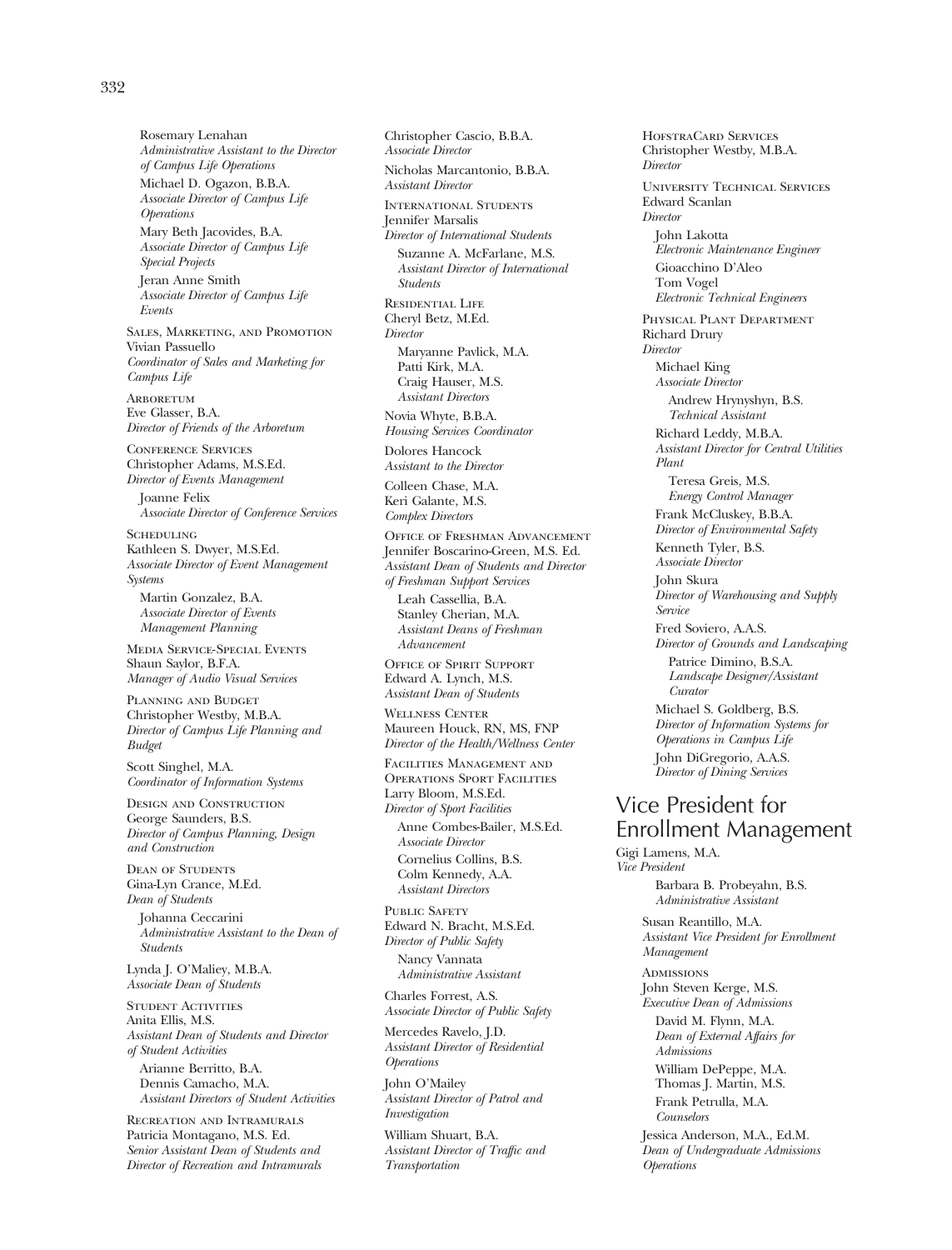Ely Kaplan, B.A. *Associate Dean of Information Systems and Research*  Matti Rehman, B.A. *Assistant Director of Information Systems and Research*  Jane LaRocco, B.A. *Associate Dean of Admissions*  Andrea Nadler, B.A. James McCabe, B.A. *Senior Assistant Deans of Admissions*  Megan Connors, B.A. Melissa Lopez, B.A. Cherise Ogle, B.A. Alana Peterson, B.A. *Assistant Deans for Admissions*  Carola Bryson, B.A. Jill O'Sullivan *Part-time Counselor*  Patricia Cunningham, B.A. *Associate Dean of Transfer Admissions*  Maria Campanella, M.A. *Associate Dean of Admissions*  Melanie McAuliffe *Events and Publications Manager*  Ruth Guerrero, B.A. *Transfer Evaluator*  Damon Horton *Admissions Staff Coordinator*  Financial Aid Suzanne H. Tang, M.B.A. *Senior Associate Director of Financial Aid Operations*  Mildred Santiago O'Keefe *Senior Associate Director of Financial Aid*  Donna Miranda, B.S. *Technical Director of Financial Aid*  Kay Prainito *Associate Director of Financial Aid*  Shana Schwartz, B.A. *Assistant Director of Financial Aid*  Hussain Ahmad, M.B.A. *Assistant Dean of Financial Aid*  Christopher Scimone, B.A. Donna A. Finnen, M.B.A. *Financial Aid Counselors*  Adenike Akintobi *Assistant Director of Information Systems* 

# Vice President for Information Technology

Robert W. Juckiewicz, M.S. *Vice President* 

> Linda J. Nelson, M.B.A. *Vice Dean of Administrative Computing*

Management Systems Design Martin Gross, M.A. Linda Ilovic, A.A.S. *Project Leaders* 

Brian Collins, B.A. Maria Cudabac, B.S. Willian Jerold, A.A.S. Mohammad Joudah, A.A.S. Susan Klugman, M.S. Rosane Mordt Penny Piro, B.S. David Urcan, B.S. Thomas Wagner *Analysts/Programmers*  PRODUCTION CONTROL Eric Beckler *Production Control Supervisor*  **OPERATIONS** Stuart Reisman, B.A. *Operations Supervisor*  Network & Systems Services Daniel Yu, B.S. *Manager of Systems*  Bruce Carlson, A.A.S. Steve Greenwald, B.B.A. *Project Managers*  Peter DiFiore, M.S. *Systems/Database Administrator*  Jason Burgoyne, B.S. Jeffrey Colasacco, M.B.A. Allon Massil Raymond McClure, B.B.A. Mauro Nicoletto, B.A. James Walker, B.B.A. Toon-Chien Wong, B.A. *Network & Systems Support Specialists*  Laurie Harvey, M.B.A., P.O., M.I.S. *Associate Dean of Administrative Computing*  Help Desk Michael Nickich *Manager of the Help Desk*  Ceasar Trinidad, E.B.A. *Assistant Manager of the Help Desk*  Frank Gallo Keith Hum, E.B.A. Kenny Lo, B.S. Richard Suh *Help Desk Coordinators*  Student Computing Support **SERVICES** James R. Shuart *Manager of Student Computing Support Services*  Noah Broadwater, B.A. *Assistant Manager of Student Computing Support Services*  Rafal Czpapski, B.A. Joshua Fedor, B.B.A. Jason Ilardo, B.S. *Technical Coordinators*  Steven Giovino, B.A. *Training Coordinator*  Technological Services Paige Sicari, B.A. *Manager of Technological Services*  Seth Berkowitz

George Raab

Rose Diaz, B.S. Joseph Reggi Aida Santiago *End-User Support Specialists*  Arthur Mikowski *Inventory and Quality Control Specialist*  Andrew Reina, A.A.S. *Tech Services Second Line Specialist*  Anneliese Payne, Ph.D. *Associate Dean of Faculty Computing Support*  Faculty Computing Support Harry Baya, M.S. *PCS Service Coordinator for Computer Laboratory Services*  Kathrina Broadwater, B.A. *Instructional Technology Specialist*  Bary Germond *PCS Service Coordinator for Multi-Media Services*  David A. Klein, Ph.D. *Senior PCS Service Coordinator of Networking Services*  Sherry M. Ross, M.B.A. *Senior PCS Services Coordinator for Faculty/Student Outreach*  Jeanine Schaefer, B.A. *Instructional Technology Specialist*  Academic Technology **ADVANCEMENT** Alessandro Adranga, B.A. *Instructional Technology Facilitator New College and School for University Studies*  Brian Caligiuire, B.B.A. *Instructional Technology Facilitator Frank G. Zarb School of Business*  Paul Carson, M.A. *Instructional Technology Facilitator Hofstra College of Liberal Arts and Sciences*  Matthew P. Fremstad, B.S. *Instructional Technology Facilitator School of Communication*  Melissa Ghafarian, B.B.A. *Instructional Technology Facilitator School of Education and Allied Human Services*  Alexander Smiros, B.S. *Instructional Technology Facilitator Hofstra College of Liberal Arts and Sciences*  Lanny Udey, Ph.D. *Associate Dean for Internet Technology*  Internet Technology Brian Ferris, B.S. *Web Technical Coordinator*  Kevin Pechin, B.B.A. *Web Advanced Technology Coordinator*  Michael Wagner, B.S. *Web Design Coordinator*  **TELECOMMUNICATIONS** Matthew Fucco, B.B.A.

*Manager of Telecommunications*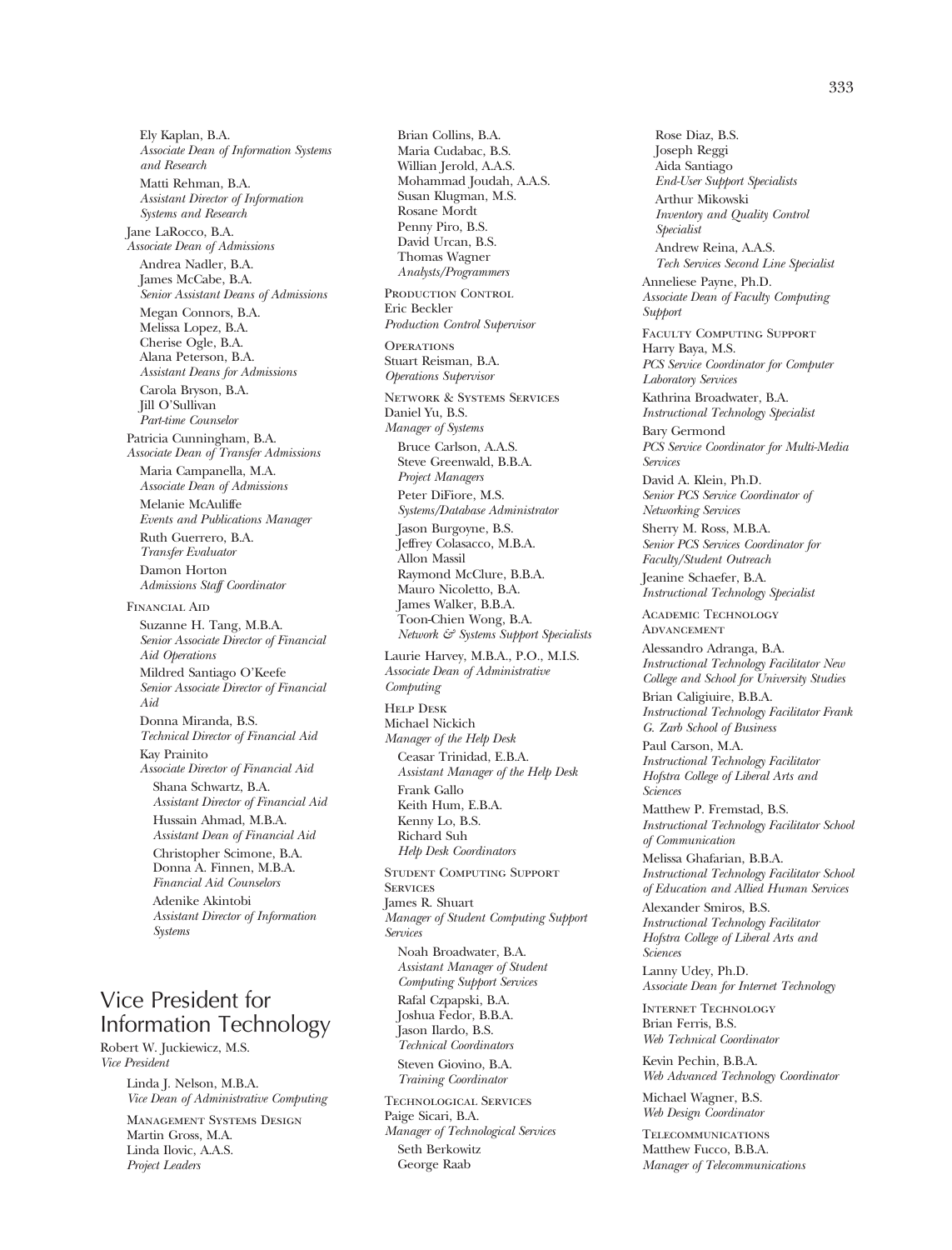Joseph Dalto Henry Meyer, B.A. Robert Trusheim, A.A.S. *Telecommunications Technicians*  Christopher Harvey Peter Trimarchi, B.B.A. *Telecommunications Network Specialists* 

# Vice President for Development

Michael A. D'Amato, B.B.A. *Vice President*  Bridget DelGaudio, A.A.S. *Administrative Assistant*  Jamison Skala, B.B.A. *Assistant Director for Scholarships and Endowments*  Denise J. Bedeian, M.S.Ed. *Director for Development*  Erica Kane, B.S. *Administrative Assistant*  Carmen Secada *Special Events Coordinator*  Traci Fonville, B.A. *Development Coordinator*  Noelle Hylton, B.A. *Director for Alumni Development Systems*  Gabrielle A. McCartin, A.A.S. *Director for Development Accounts*  Linda E. Mondello, B.S. *Director for Education Resources*  George Richardson, M.B.A. *Director for Planned Giving and Director of the Annual Fund*  Jeanne McElwain, B.A. *Administrative Assistant*  Jennifer C. Amodeo, M.Ed. *Assistant Director for the Annual Fund*  Debra Zelinger *Development Associate*  Benjamin R. Vogt, M.P.A. *Director for Major Gifts*  Janet Sheridan, B.A. *Administrative Assistant*  Alumni Relations Margaret A. Shields, B.S. *Executive Director for Alumni Relations*  Anna D'Aleo, B.A. *Administrative Assistant*  James W. Cusack, M.B.A. *Director for Alumni Relations*  Gwendolyn A. Wade, A.A.S. *Administrative Assistant*  Anthony Canino, B.B.A. *Associate Director for Alumni Relations*  Amy L. Buhler, B.B.A. *Assistant Director for Alumni Relations*  Tara M. Vassailo, M.S.Ed. *Director for Alumni Programs*  The Career Center Marvin E. Reed, Ph.D. *Director for The Career Center* 

Enza Vario *Administrative Assistant*  Suzanne L. Dagger, M.P.A. *Associate Director for The Career Center*  Lisa Kellerman, M.S.Ed. *Assistant Director for The Career Center*  Jennifer Ruggiero, M.Ed. *Assistant Director for the Career Center* 

# Vice President for University Relations

Michael B. DeLuise, B.A. *Vice President*  Ginny S. Greenberg, B.A. *Director of University Relations*  Susan M. Shareef, B.A. *Associate Director of University Relations*  Mary L. Schmitt *Director of Hofstra Advertising*  Ann M. Cornelius *Director of University Relations Planning and Budget*  Jimena Cote, A.A. *University Relations Coordinator* 

Internet Marketing Walter Ebe, B.A. *Senior Director of Internet Marketing* 

Stacey Franzke, B.S. *Electronic Information Administrator* 

Theater Programs Albert L. Passuello, B.A. *Director of Theater Facilities and Executive Producer of Cultural Center Theater Productions* 

Robert T. Spiotto, M.F.A. *Assistant Director, Hofstra USA* 

David J. Markley, M.F.A. *Director, West End Theatre*  Brian Canase, B.A. Peter Hague, B.A. Alan Pittman, B.A. *Assistant Technical Directors*  Stacy Lane, B.A. *Theater Facilities Manager*  Deidre McGuire, M.F.A. *Coordinator, Costume Design* 

Athletic Communications

James B. Sheehan, B.A. *Associate Athletic Director of Athletic Communications* 

Jeremy S. Kniffin, B.A. *Senior Assistant Director of Athletic Communications* 

Stephen A. Gorchov *Assistant Director of Athletic Communications* 

ATHLETIC PUBLICATIONS Leonard M. Skoros, B.S. *Director* 

HOFSTRA VIDEO PRODUCTIONS Leonard Thon, B.F.A. *Associate Director of University Relations and Producer/Director of Hofstra Video Productions* 

Brian Potts, B.A. *Assistant Producer of Hofstra Video Productions* 

Publications and Printing Vicki L. Dwyer, B.A. *Director of Publications and Printing*  Kelvin Fonville *Creative Director of Publications*  Cheryl McBride, M.S.

*Production Manager* 

Mary Droppa, B.F.A. Elvia L. Reynolds, B.A. Heather Rysanek, B.S. Dana M. Siljander, B.T. *Graphics Artists* 

University Editing Office University Bulletins Lillian Stecher *Editor* 

Joshua N. Hilson, B.A. *Administrative Assistant*  Kimberly A. Orlic, M.B.A. *University Editor* 

Special Secretarial Services Linda A. Merklin *Supervisor* 

Mail Services Lou Bruno *Manager of Mail Services* 

# Vice President for Financial Affairs and **I** reasurer

Catherine Hennessy, M.B.A. *Vice President for Financial Affairs and Treasurer* 

> Regina M. Gilson *Administrative Assistant to the Vice President for Financial Affairs and University Treasurer*

James Spero, J.D., C.P.A. *Assistant Vice President for Financial Affairs* 

John Noto, M.B.A. *Coordinator for Business Operations*  Joel Geliebter, M.B.A., C.P.A. *Assistant Treasurer* 

Pat Lettini, M.B.A., C.M.A. *Director of University-Wide Banner Student Implementation* 

Brian Kaspar, M.B.A. *Acting Director for Student Accounts* 

Sean Cover, M.B.A. *Assistant Treasurer* 

Marie Munroe, B.A. *Financial Analyst*